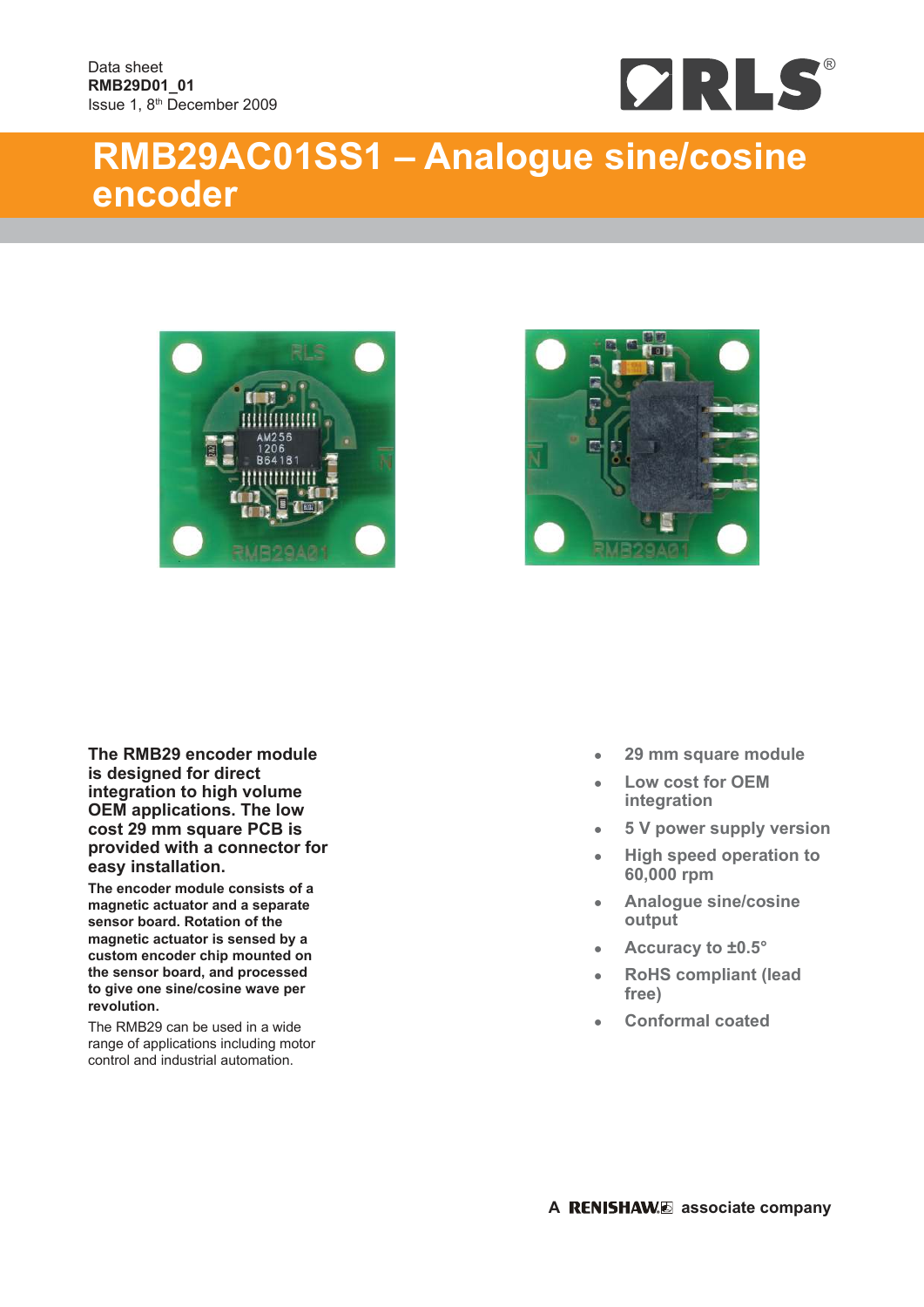# **RMB29 installation drawing**



Clockwise (CW) rotation of magnet

<sup>1</sup> When N-pole marks of the magnet actuator and the PCB are aligned sine output = mid level and cosine output = max. level.

2 Not supplied. See page 3 for details. 3 See page 4 for options.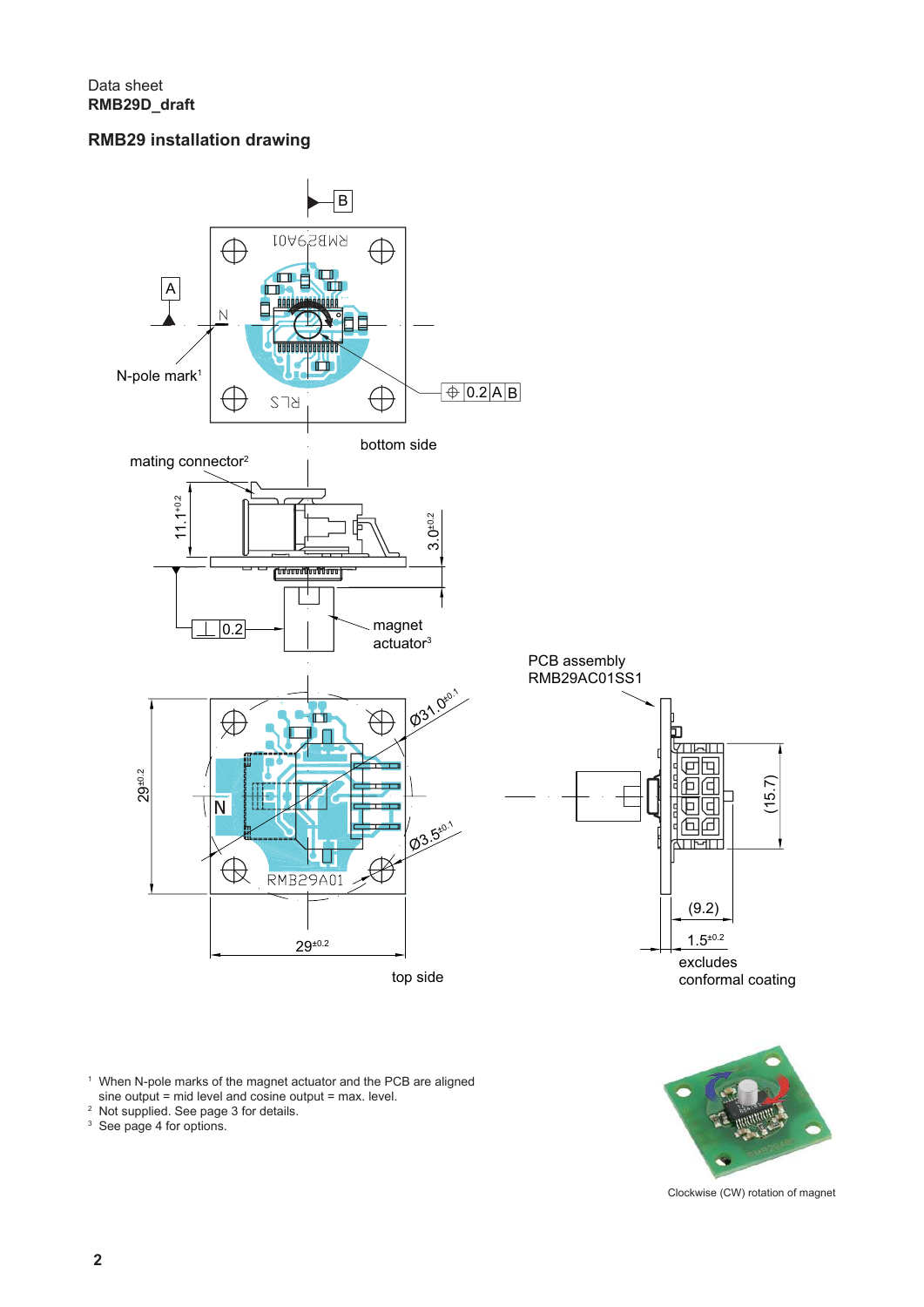

# **RMB29AC – Analogue sinusoidal**

| Power supply                 | $V_{dd} = 5 V \pm 5 \%$             |
|------------------------------|-------------------------------------|
| <b>Resolution</b>            | one sine/cosine wave per revolution |
| <b>Power consumption</b>     | $13 \text{ mA}$                     |
| <b>Sin/Cos outputs</b>       | Signal amplitude: $1.1 V \pm 0.2 V$ |
| <b>Operating temperature</b> | -40 °C to +105 °C                   |
| <b>Maximum speed</b>         | 60,000 rpm                          |
| Accuracy*                    | $+0.7^\circ$                        |
| <b>Hysteresis</b>            | $0.45^{\circ}$                      |

\* Worst case within operational parameters including magnet position and temperature.

**Conformal coating type -** Polyurethane

#### **Connections**

**Connector on board:** MOLEX 43045-0810 **Mating connector: Shell:** MOLEX 43025-0800 **8 pin crimp:** MOLEX 43030-0010





 $V_{\rm B}$  leads  $V_{\rm A}$  for clockwise rotation of magnet.



## **RMB29 ordering code**

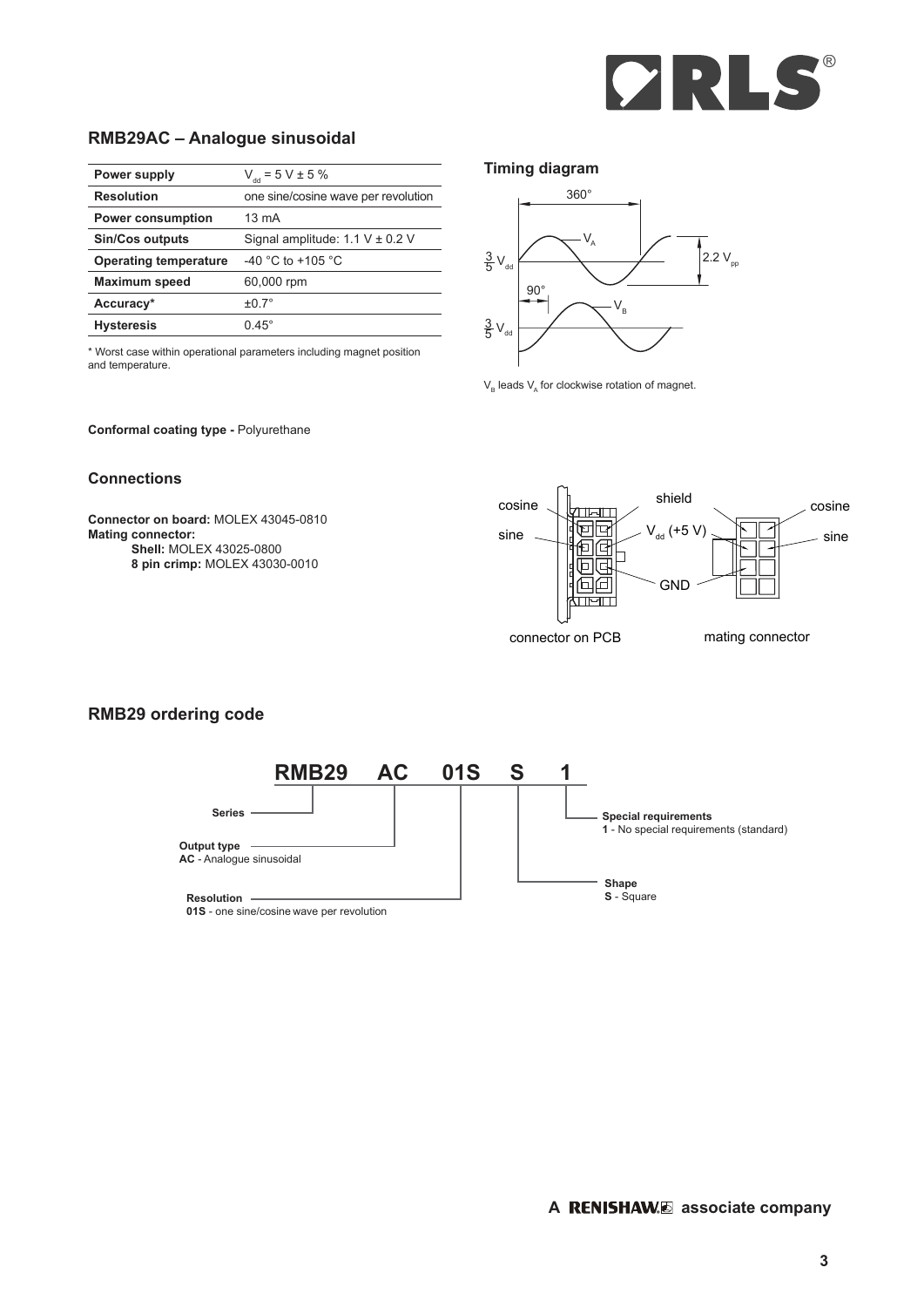## Data sheet **RMB29D\_draft**

# **Magnetic actuator and magnet ordering information**

#### **Actuator for integration onto shaft**



**Shaft** = Ø\*h7 **Fixing**: Grub screw provided



#### **Actuator for integration into shaft**





**Hole** = Ø6G7 **Fixing**: Glue (recommended – LOCTITE 648)

**with N-pole marker**

### **Magnet for direct recessing in non-ferrous shafts**





**Fixing**: Glue (recommended – LOCTITE 648)

#### **Part numbers:**

| For resolutions up to 9 bit absolute (512 cpr incremental)<br>$RMA04A2A00 - 0.4$ mm shaft<br>$RMA05A2A00 - \varnothing5$ mm shaft<br>$RMA06A2A00 - \varnothing6$ mm shaft<br>$RMA08A2A00 - \varnothing8$ mm shaft | $RMA10A2A00 - Q10$ mm shaft<br><b>RMA19A2A00</b> - $\emptyset$ 3/16" shaft<br><b>RMA25A2A00 - <math>\varnothing</math>1/4" shaft</b><br><b>RMA37A2A00 - <math>\varnothing</math>3/8" shaft</b>                                                                         |
|-------------------------------------------------------------------------------------------------------------------------------------------------------------------------------------------------------------------|------------------------------------------------------------------------------------------------------------------------------------------------------------------------------------------------------------------------------------------------------------------------|
| $RMA04A3A00 - Q4$ mm shaft<br>$RMA05A3A00 - 0.5$ mm shaft<br>$RMA06A3A00 - \varnothing6$ mm shaft<br>$RMA08A3A00 - \varnothing8$ mm shaft                                                                         | For resolutions from 10 bit absolute (800 cpr incremental) and above<br>$RMA10A3A00 - Q10$ mm shaft<br><b>RMA19A3A00</b> - $\emptyset$ 3/16" shaft<br><b>RMA25A3A00 - <math>\varnothing</math>1/4" shaft</b><br><b>RMA37A3A00 - <math>\varnothing</math>3/8" shaft</b> |

#### **Part numbers:**

For resolutions up to 9 bit absolute (512 cpr incremental) **RMH06A2A00**

For resolutions from 10 bit absolute (800 cpr incremental) and above **RMH06A3A00**

#### **With N-pole marker scribed to a ± 5° accuracy:**

For resolutions up to 9 bit absolute (512 cpr incremental) **RMH06A2A02**

For resolutions from 10 bit absolute (800 cpr incremental) and above **RMH06A3A02**

#### **Part numbers:**

For resolutions up to 9 bit absolute (512 cpr incremental) **RMM44A2A00** (individually packed) – for sample quantities only **RMM44A2C00** (packed in tubes)

For resolutions from 10 bit absolute (800 cpr incremental) and above **RMM44A3A00** (individually packed) – for sample quantities only **RMM44A3C00** (packed in tubes)